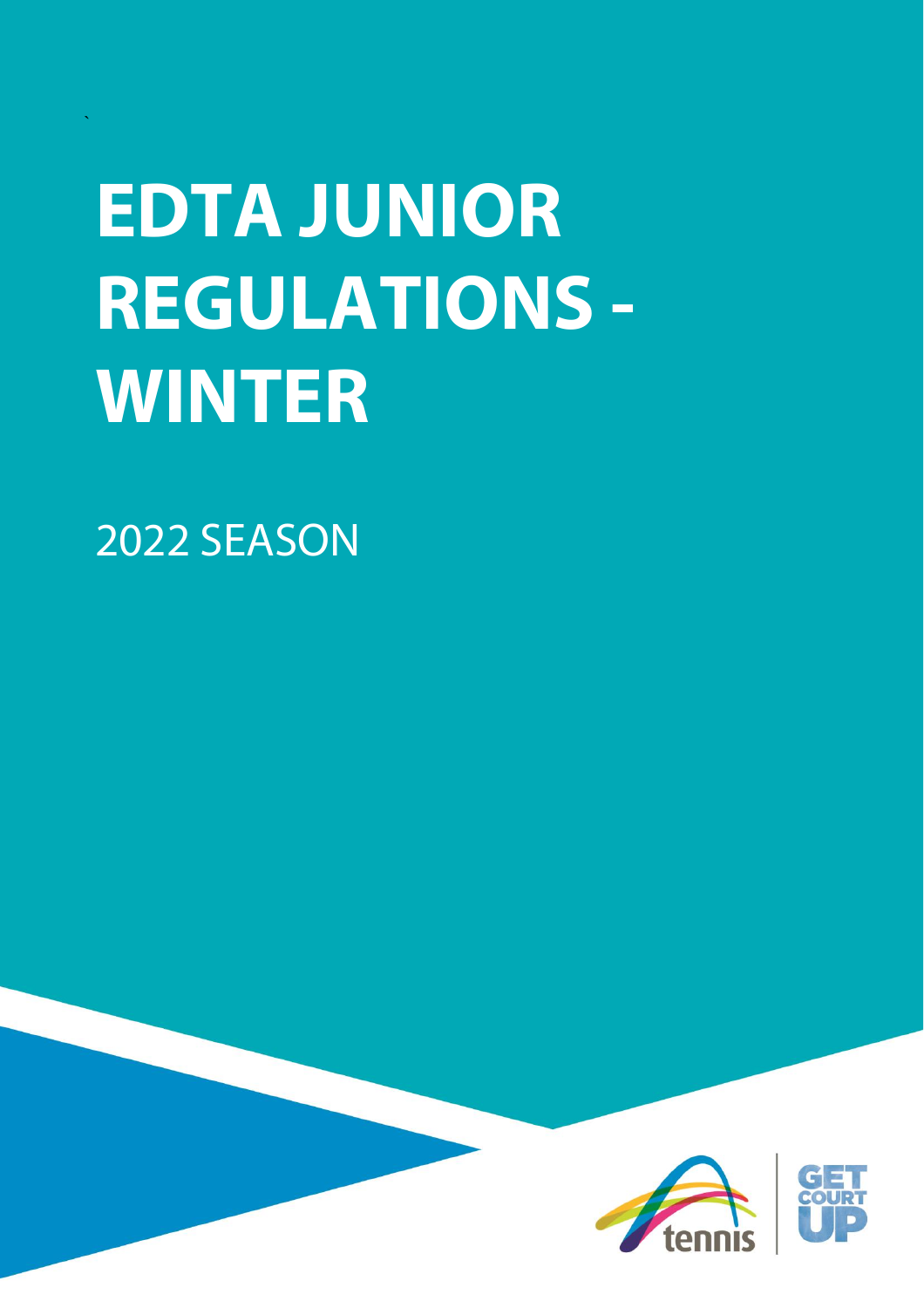### *Introduction*

The EDTA Junior Competition will be a tiered structure with the competition being open to the following Associations; Eastern Districts Tennis Association.

# *1. EDTA Junior Competitions Advisory Group*

- 1.1 The Competitions Advisory Group will be made up of two representative from The Eastern Districts Tennis Association and two Tennis SA staff members.
- 1.2 The Competitions Advisory group is empowered to administer the competitions for EDTA Junior Competition.
- 1.3 The Competitions Advisory Group may:
	- (a) Manage all minor round and Finals matches including setting match schedules, select and determine venues including specifying standards and audit requirements and administer The EDTA Junior Competition Regulations and Rules;
	- (b) Administer the Rules of Tennis for the competitions;
	- (c) Conduct investigations and hearings, impose remedies, suspensions and penalties for breaches of the Code of Behaviour or infringements of any other Rules or Policies and deal generally with disciplinary matters arising from EDTA Junior matches.

## *2. EDTA Junior Grading Advisory Group*

- 2.1 The Grading Advisory Group will be made up of two representatives from within The EDTA and one Tennis SA staff members.
- 2.2 The Grading Advisory Group may:
	- (a) Call for nominations from clubs for teams for each Competition and accept or decline nominations
- 2.3 For the respective junior competition Tennis SA will provide EDTA Junior Grading Advisory Group with a rating based grading spreadsheet. The final grading of junior teams will be made by the respective EDTA Junior Grading Advisory Group.
- 2.4 Clubs may appeal the decision of the Grading Advisory Group for review, however the final decision will be made by the EDTA Competition Advisory Group.

## *3. Nominations of EDTA Junior Teams by Clubs*

- 3.1 A Tennis Club affiliated with Tennis SA and The EDTA may nominate a team to compete within the EDTA Junior Competition.
- 3.2 Nominations shall be submitted online via League Manager.
- 3.3 Team Fees for EDTA Junior competitions will be \$62 (plus GST) per team except Orange Ball which will be \$41 (plus GST). Clubs will receive an invoice once teams are final.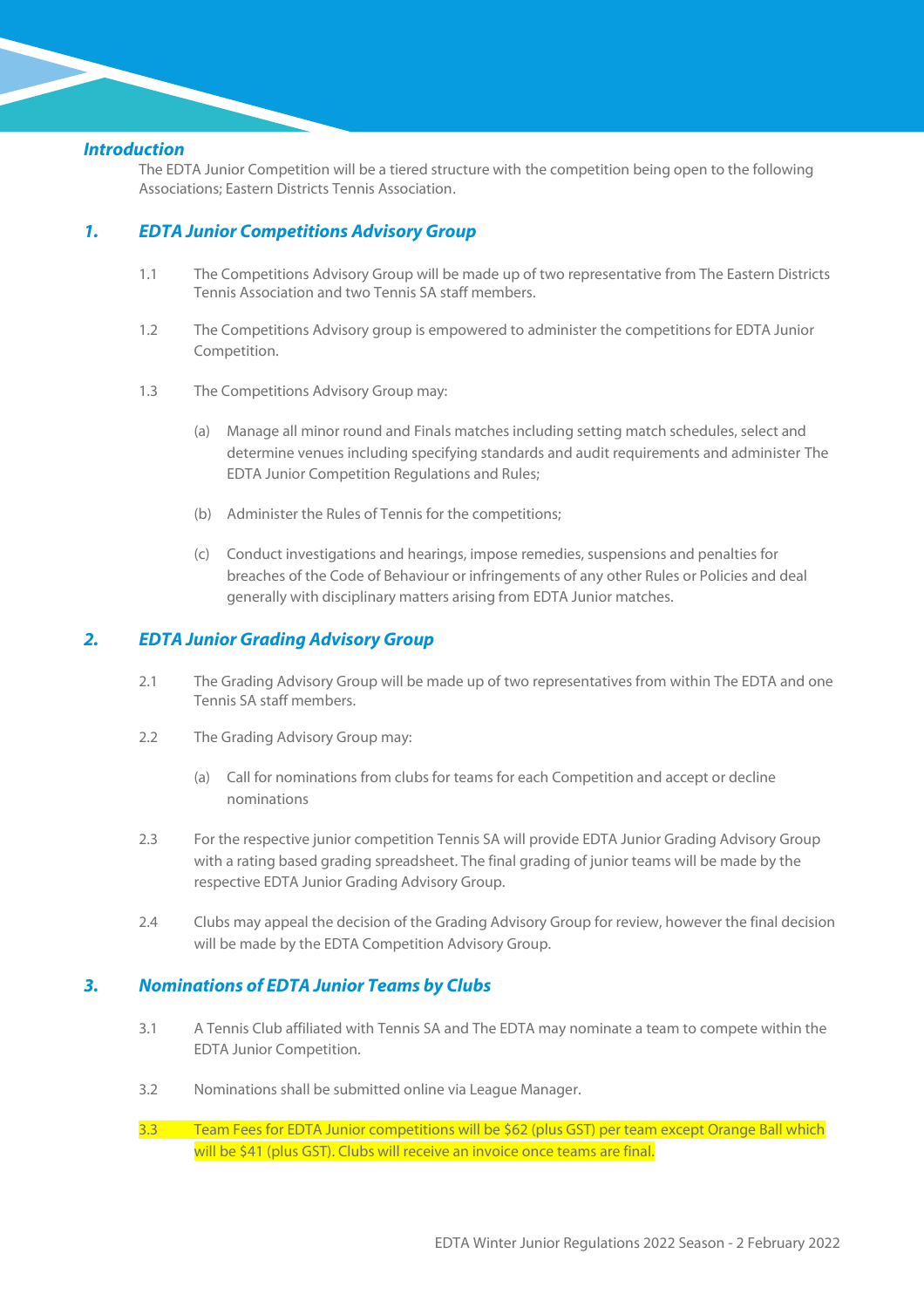- 3.4 The Nomination will require a nominating club to name in Order of Merit the players which it proposes to play in its team. Players aged 17 years and under, where age is taken to be as at the first match of the relevant season will be eligible to nominate.
- 3.5 No player nominated by a club may change clubs after grading of teams without the permission of the nominating club. Should the permission be sought by the player and denied by the club, the matter may be appealed to the Competitions Advisory Group.
- 3.6 Players originally nominated in the top four for Premier League in the current calendar year cannot play in the EDTA Junior Competition.
- 3.7 If a club submits teams to the EDTA Junior competition it is expected that their courts be made available for play. Courts used by the EDNA (netball) competition are considered unavailable for use during the times scheduled for EDNA use.
- 3.8 All Clubs entering teams will supply at least one person for court supervision for each Saturday morning and Friday night competition. Should a club be unable to provide supervisors for the use of courts when required, the Association will provide that service at a cost to the Club, but the Club will be required to provide access and closure of the courts and facilities at the relevant times. It is expected that clubs will make every attempt to provide supervisors for the EDTA Junior competition.
- 3.9 All clubs are to abide by th[e COVID-19 Community Tennis Guidelines for Continued Play and COVID-](https://www.tennis.com.au/sa/players/coronavirus-covid-19)[19 Competition Regulations for South Australia.](https://www.tennis.com.au/sa/players/coronavirus-covid-19) Removal from the competition could occur if guidelines are not followed.

## *4. Financials*

4.1 Each team must have paid in full all entry fees and/or registration fees that are due and payable for the season by Round 3.

Notwithstanding the above, Tennis SA may in its sole and ultimate discretion:

- (a) Deduct premiership points from a team that has not paid in full any outstanding fees by Round 3 of competition; and
- (b) May expel a team from the competition if that team has not paid in full any outstanding fees by Round 5 of competition.

## *5. Selection of Teams to Compete in EDTA Junior Competitions*

- 5.1 The grading Advisory Group in its discretion may determine how many teams and select which clubs compete in the EDTA Junior Competitions applying the Selection Criteria annexed to these Rules. The Competitions Advisory Group is not bound to accept any nomination
- 5.2 Clubs may appeal the decision of the Grading Advisory Group for review, however the final decision will be made by the Competitions Advisory Group.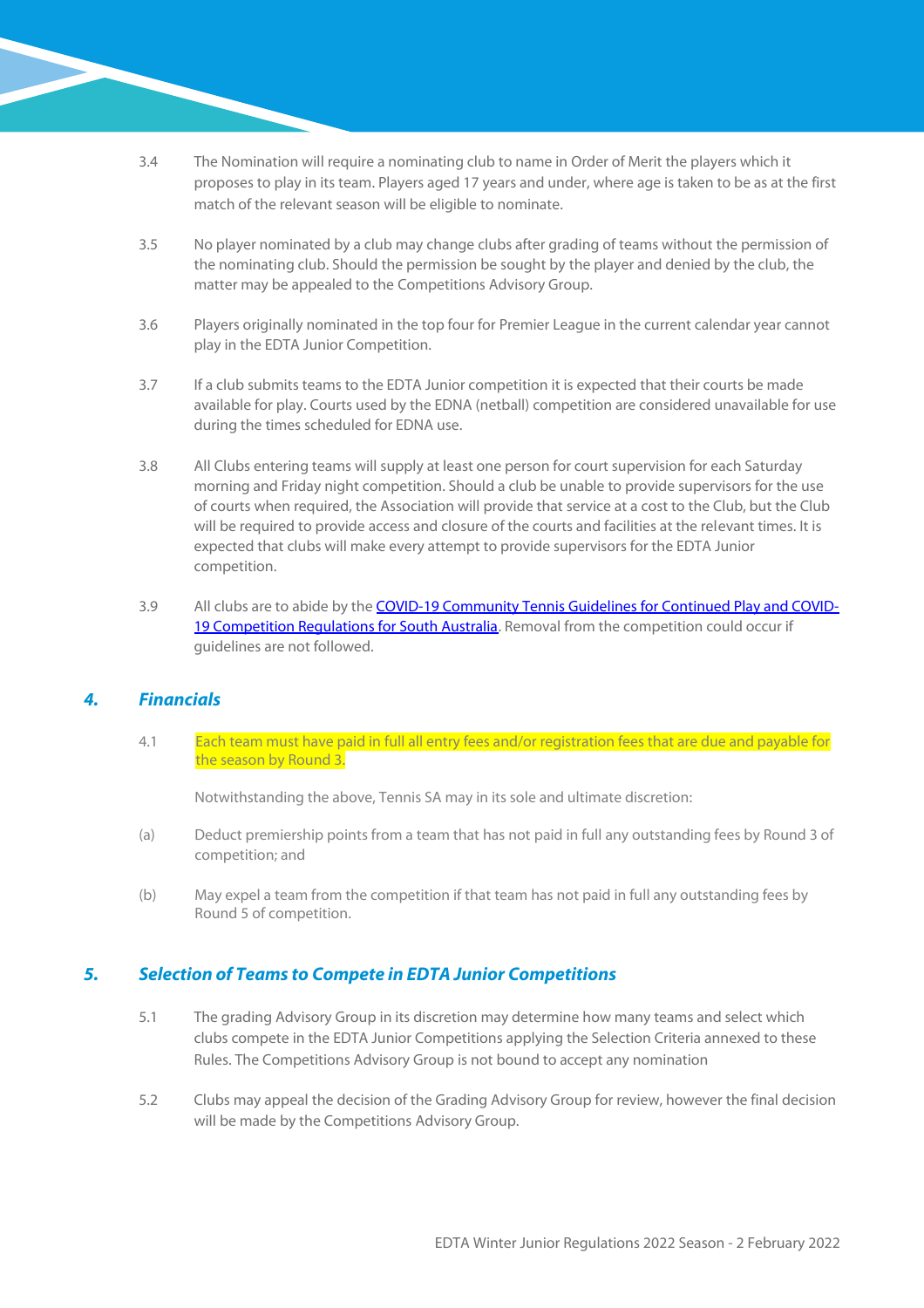## *6. Registered players*

- 6.1 Any Club who has teams competing in The EDTA Junior Competition must have all those players registered in a Tennis Australia approved database management system by Round 3.
	- (a) In the case a club has not registered players into a Tennis Australia approved database management system by Round 3 penalties will be applied as per below
	- (b) No Premiership Points will be allocated, should players not be registered in a Tennis Australia approved database management system
	- (c) Newly added players to a team, must be registered within 7 days of play.
- 6.2 All players within EDTA Junior Competition must have their details recorded in full on League Manager.
- 6.3 Any club playing a player listed on Tennis SA's list of ineligible players shall be penalised by losing any points the ineligible player has accrued and forfeit all sets played.

## *7. Affiliation*

7.1 Any Club who has teams competing in EDTA Junior Competition must have paid their affiliation fees. In the case where a club has not paid affiliation fees, teams will not be accepted.

#### *8. Order of Merit*

- 8.1 "Order of Merit" means that players will play in the order of players with greater ability playing higher in the team than players of lesser ability. Order of Merit shall be determined primarily but not solely by current match results. Players not listed on the original team Order of Merit will be included after they play a match.
- 8.2 Players must be played in Order of Merit in all teams at all times.
- 8.3 No player may move more than one ranking position up or down in consecutive matches.
- 8.4 The Competitions Advisory Group may at its discretion review the Order of Merit for any team at any time.
- 8.5 The Competition Advisory Group shall have the power to disapprove the Order of Merit within any team and within any club, and to adjust match results accordingly as it sees fit.
- 8.6 Disputes as to Order of Merit shall be determined by the Competitions Advisory Group which may impose such penalty as deemed necessary.